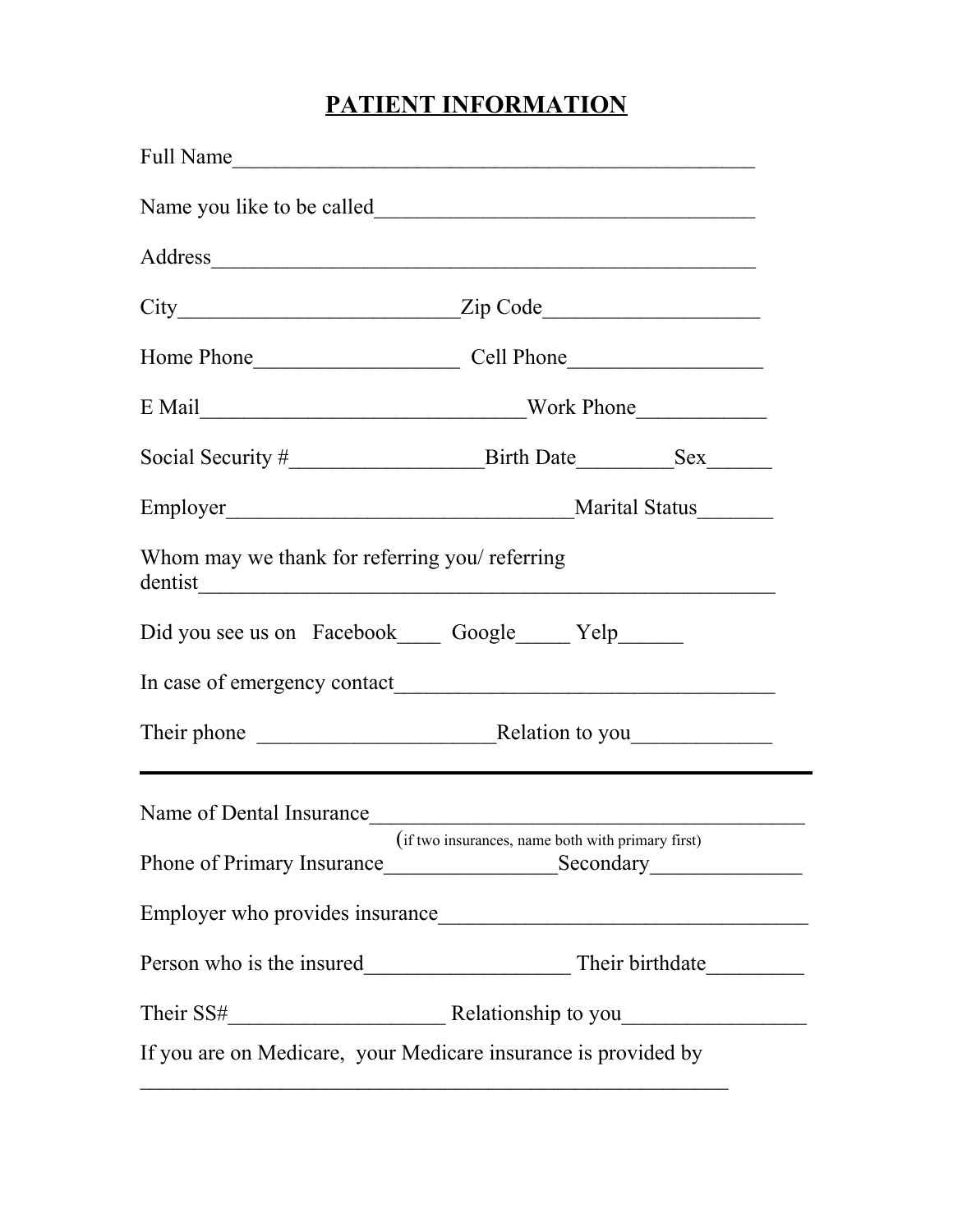Today's date\_\_\_\_\_\_\_

#### PATIENT MEDICAL HISTORY

| <b>Patient Name</b>                                 | Date of last medical exam |  |
|-----------------------------------------------------|---------------------------|--|
| Your medical physician                              | Their phone               |  |
| Are you currently being treated by a physician? yes | no                        |  |
| If yes, for what                                    |                           |  |

Check if you currently or have ever had any of the following and list medications you are taking for that issue on the line following:

#### **Medications** 1. Heart Murmur<br>1. Heart Murmur 2. Rheumatic Fever 3. Scarlet Fever 5. Chest Pain (Angina) Santa Chest Pain (Angina) 6. Pace Maker 2008 and 2008 and 2008 and 2008 and 2008 and 2008 and 2008 and 2008 and 2008 and 2008 and 2008 and 2008 and 2008 and 2008 and 2008 and 2008 and 2008 and 2008 and 2008 and 2008 and 2008 and 2008 and 2008 and 2 7. Heart Attack Theory of the Community of the Community of the Community of the Community of the Community of the Community of the Community of the Community of the Community of the Community of the Community of the Commu  $\frac{8. \text{Stroke}}{2}$ 9. Circulatory Problems/ Blood Clot 10. High Blood Pressure 11. Low Blood Pressure 12 Cholesterol  $\frac{14. \text{Seizures}}{14. \text{Seizures}}$ 15. Convulsions  $\frac{16.$  Bronchitis  $\frac{17. A^{2}}{2}$  Asthma 18. Acid Reflux 19. Ulcers  $\frac{20}{20}$ . Diabetes 21. Gall Bladder Disease 1986 and 1987 and 1988 and 1988 and 1988 and 1988 and 1988 and 1988 and 1988 and 1988 and 1988 and 1988 and 1988 and 1988 and 1988 and 1988 and 1988 and 1988 and 1988 and 1988 and 1988 and 1988 and 22. Prolonged Bleeding 22. Prolonged Bleeding  $\frac{21}{21}$ . Hemophilia 23. Kidney Disease 24. Sickle Cell Disease Manuel Alexandre Control and State Cell Disease Manuel Alexandre Control and State Cel  $\sim$  26. Hepatitis A 27. Hepatitis B 28. Hepatitis C<sub>2</sub> and T<sub>2</sub> and T<sub>2</sub> and T<sub>2</sub> and T<sub>2</sub> and T<sub>2</sub> and T<sub>2</sub> and T<sub>2</sub> and T<sub>2</sub> and T<sub>2</sub> and T<sub>2</sub> and T<sub>2</sub> and T<sub>2</sub> and T<sub>2</sub> and T<sub>2</sub> and T<sub>2</sub> and T<sub>2</sub> and T<sub>2</sub> and T<sub>2</sub> and T<sub>2</sub> and T<sub>2</sub> and T<sub>2</sub> and T<sub>2</sub> and T 29. AIDS/HIV Positive 30. Venereal Disease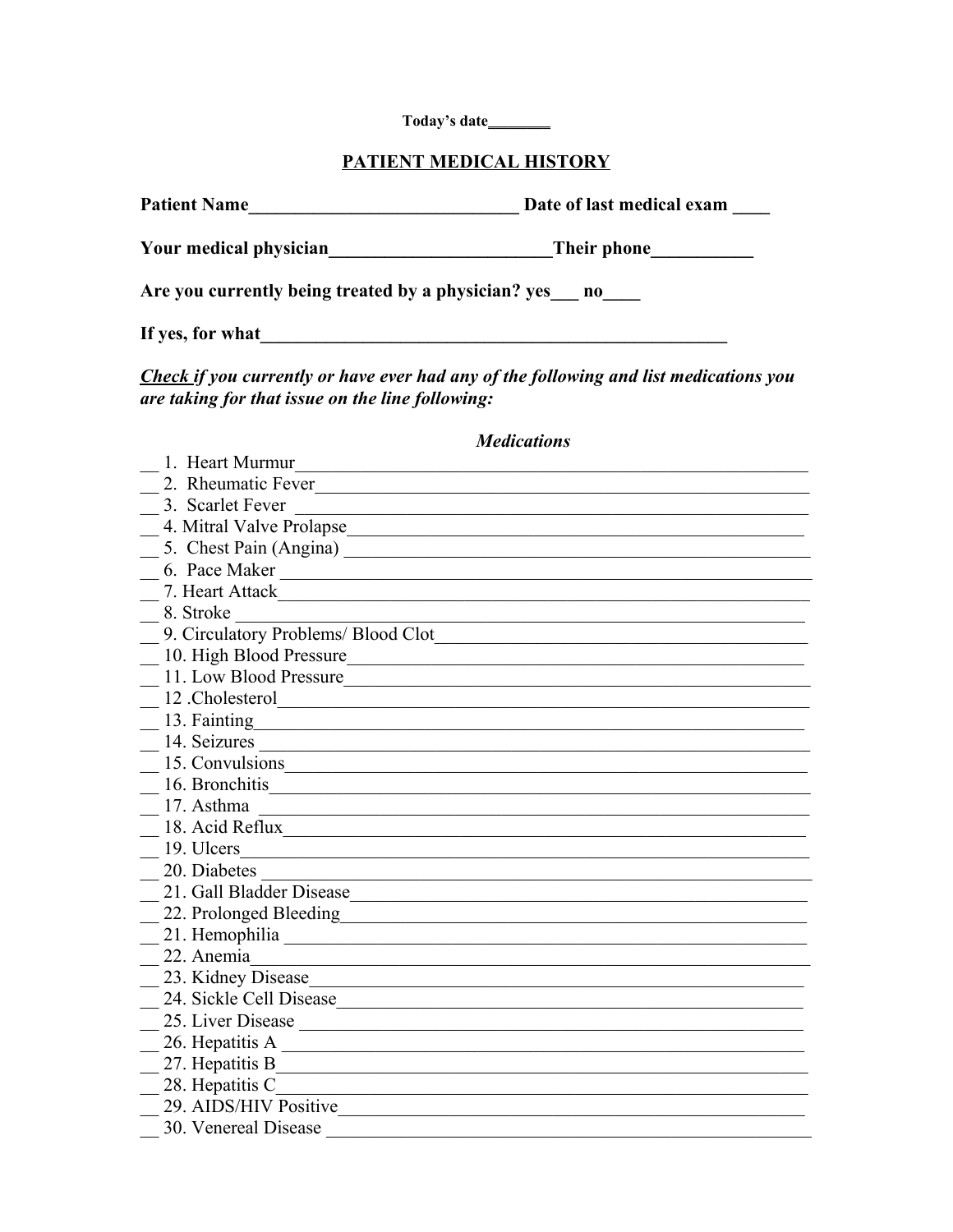#### *Medications continued*

| 31. Herpes             |                |
|------------------------|----------------|
| 32. Osteoporosis       |                |
| 33. Osteopenia         |                |
| 34. Arthritis          |                |
| 35. Joint Replacement  |                |
| 36. Frequent Headaches |                |
| 37. Sleep Apnea        |                |
| 38. Metallic Implants  |                |
| 39. Eating Disorders   |                |
| 40. Depression         |                |
| 41. Alcoholism         |                |
| 42. Drug Abuse         | Explain status |
| 43. Cosmetic Surgery   |                |
| 44.Cancer              |                |
| Other                  |                |

### *What vitamins and/or supplements do you take?*

### *Check if you are allergic to or ever had an adverse reaction to any of the following*

 $\mathcal{L}_\text{max} = \mathcal{L}_\text{max} = \mathcal{L}_\text{max} = \mathcal{L}_\text{max} = \mathcal{L}_\text{max} = \mathcal{L}_\text{max} = \mathcal{L}_\text{max} = \mathcal{L}_\text{max} = \mathcal{L}_\text{max} = \mathcal{L}_\text{max} = \mathcal{L}_\text{max} = \mathcal{L}_\text{max} = \mathcal{L}_\text{max} = \mathcal{L}_\text{max} = \mathcal{L}_\text{max} = \mathcal{L}_\text{max} = \mathcal{L}_\text{max} = \mathcal{L}_\text{max} = \mathcal{$  $\mathcal{L}_\text{max}$  , and the contribution of the contribution of the contribution of the contribution of the contribution of the contribution of the contribution of the contribution of the contribution of the contribution of t

| penicillin                                                   | aspirin                                                                 | cortisone      |
|--------------------------------------------------------------|-------------------------------------------------------------------------|----------------|
| amoxicillin                                                  | acetaminophen (Tylenol) ______ local anesthetic                         |                |
| erythromycin                                                 | ibuprofen (Advil, Motrin) _______ nitrous oxide                         |                |
| tetracycline                                                 | naproxen (Aleve)                                                        | (laughing gas) |
| clindamycine                                                 | codeine                                                                 | metals         |
| metronidazole(flagyl)                                        | percocet/percodan _______________costume jewelry                        |                |
| bactrim                                                      |                                                                         |                |
| sulfa                                                        | hydrocodone (Vicodin) _______ latex                                     |                |
| Other allergies                                              |                                                                         |                |
| <b>Surgeries</b>                                             |                                                                         |                |
| <b>Are you currently taking</b><br>Recreational Drugs yes no | Tobacco in any form yes no                                              |                |
| Have you had your tongue or mouth pierced?                   | yes no                                                                  |                |
| <b>To be answered by women only</b>                          |                                                                         |                |
|                                                              | Are you pregnant _______ yes ______ no If pregnant what is the due date |                |
| Are you nursing at this time                                 | yes no                                                                  |                |
| Are you on hormone replacement therapy ______ yes ______ no  |                                                                         |                |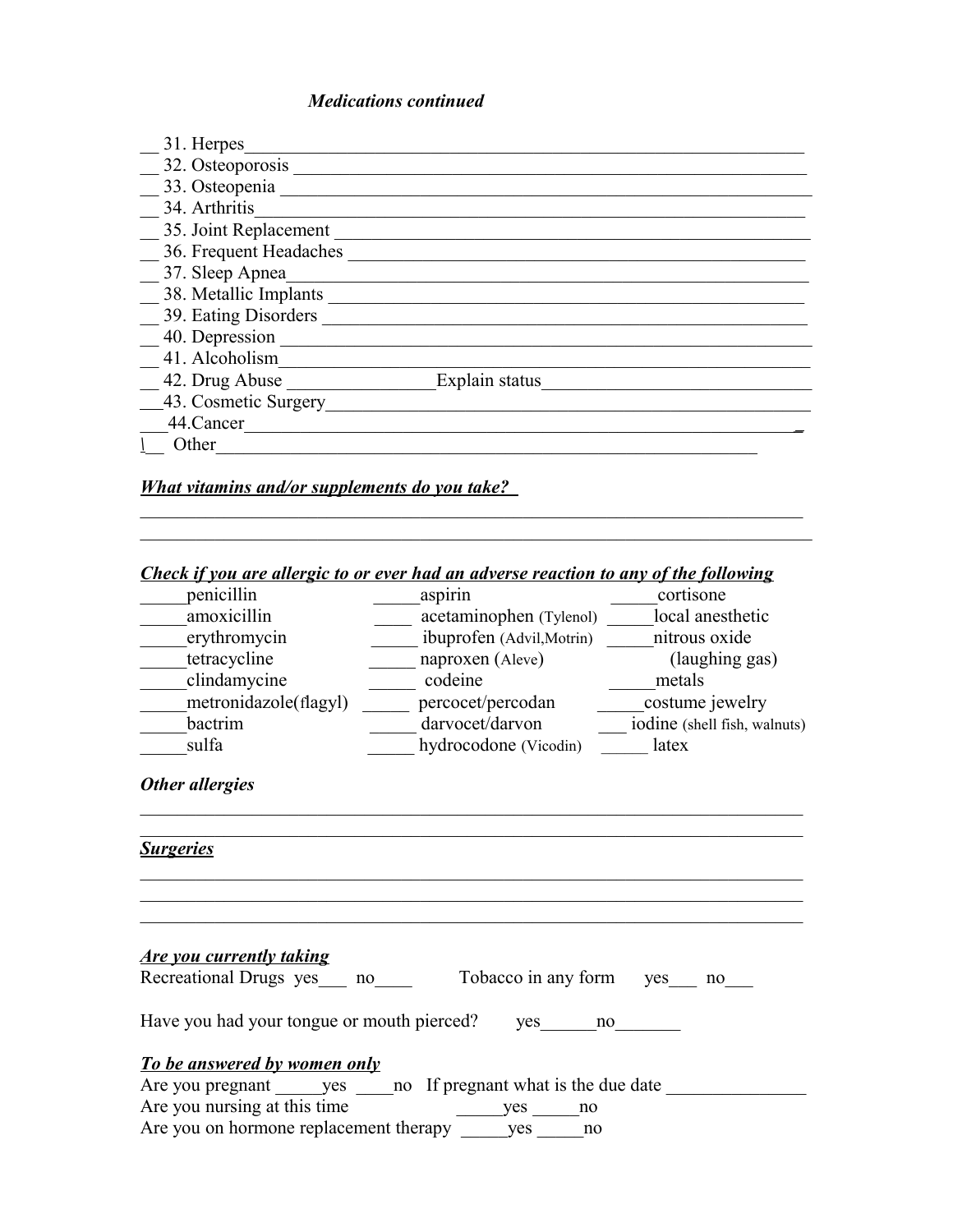#### *Please circle yes or no to the following questions*

| yes                                                                    | no                                                   | a. Are you nervous or apprehensive concerning your visit today?<br>Explain |  |  |  |
|------------------------------------------------------------------------|------------------------------------------------------|----------------------------------------------------------------------------|--|--|--|
| yes                                                                    | no                                                   | b. Has a medical doctor ever recommended pre medication with antibiotics   |  |  |  |
|                                                                        |                                                      | prior to routine medical/dental treatment?                                 |  |  |  |
| yes                                                                    | no                                                   | c. Do any of your teeth hurt?                                              |  |  |  |
|                                                                        |                                                      | If yes describe                                                            |  |  |  |
| yes                                                                    | no                                                   | d. Do you get mouth sores?                                                 |  |  |  |
| yes                                                                    | no                                                   | e. Do you grind or clench your teeth?                                      |  |  |  |
| yes                                                                    | no                                                   | f. Does your jaw click or hurt?                                            |  |  |  |
| yes                                                                    | no                                                   | g. Do you have an appliance for grinding teeth?                            |  |  |  |
| yes                                                                    | no                                                   | h. Do you have pain when chewing?                                          |  |  |  |
| yes                                                                    | no                                                   | i. Does food pack between your teeth?                                      |  |  |  |
| yes                                                                    | no                                                   | j. Do you have frequent bad breath?                                        |  |  |  |
| yes                                                                    | no                                                   | k. Do you have a bad taste in your mouth?                                  |  |  |  |
| yes                                                                    | no                                                   | 1. Do you have dry mouth?                                                  |  |  |  |
|                                                                        |                                                      | Medications you are taking                                                 |  |  |  |
| yes                                                                    | no                                                   | m. Has a dentist ever ground your teeth to correct your bite?              |  |  |  |
| yes                                                                    | n. Do your gums bleed?<br>no                         |                                                                            |  |  |  |
| yes                                                                    | o. Are you happy with your smile?<br>no              |                                                                            |  |  |  |
| yes                                                                    | p. Would you like your teeth whiter?<br>no           |                                                                            |  |  |  |
| yes                                                                    | q. Have you ever had orthodontic treatment?<br>no    |                                                                            |  |  |  |
| yes                                                                    | Do you wear dentures or partials?<br>r.<br>no        |                                                                            |  |  |  |
| yes                                                                    | Have you had your wisdom teeth removed?<br>S.<br>no  |                                                                            |  |  |  |
| Do you have dental implants? Where?<br>yes<br>no                       |                                                      |                                                                            |  |  |  |
| u. Do you breathe through your mouth?<br>yes<br>no                     |                                                      |                                                                            |  |  |  |
| v, Do you snore?<br>Yes<br>No                                          |                                                      |                                                                            |  |  |  |
| w. Have you been told you have gingivitis or gum disease?<br>yes<br>no |                                                      |                                                                            |  |  |  |
| Have you ever been treated for periodontal disease?<br>X.<br>yes<br>no |                                                      |                                                                            |  |  |  |
| yes                                                                    | y. Have you ever had a periodontal cleaning?<br>no   |                                                                            |  |  |  |
| yes                                                                    | z. Have you had root planing and scaling? When<br>no |                                                                            |  |  |  |
| yes                                                                    | no                                                   | Have you ever been seen by periodontist?                                   |  |  |  |
|                                                                        |                                                      | If so, what for what reason                                                |  |  |  |
|                                                                        |                                                      |                                                                            |  |  |  |
|                                                                        |                                                      |                                                                            |  |  |  |
|                                                                        |                                                      |                                                                            |  |  |  |
|                                                                        |                                                      | What brings you to the dental office today?                                |  |  |  |
|                                                                        |                                                      |                                                                            |  |  |  |
|                                                                        |                                                      |                                                                            |  |  |  |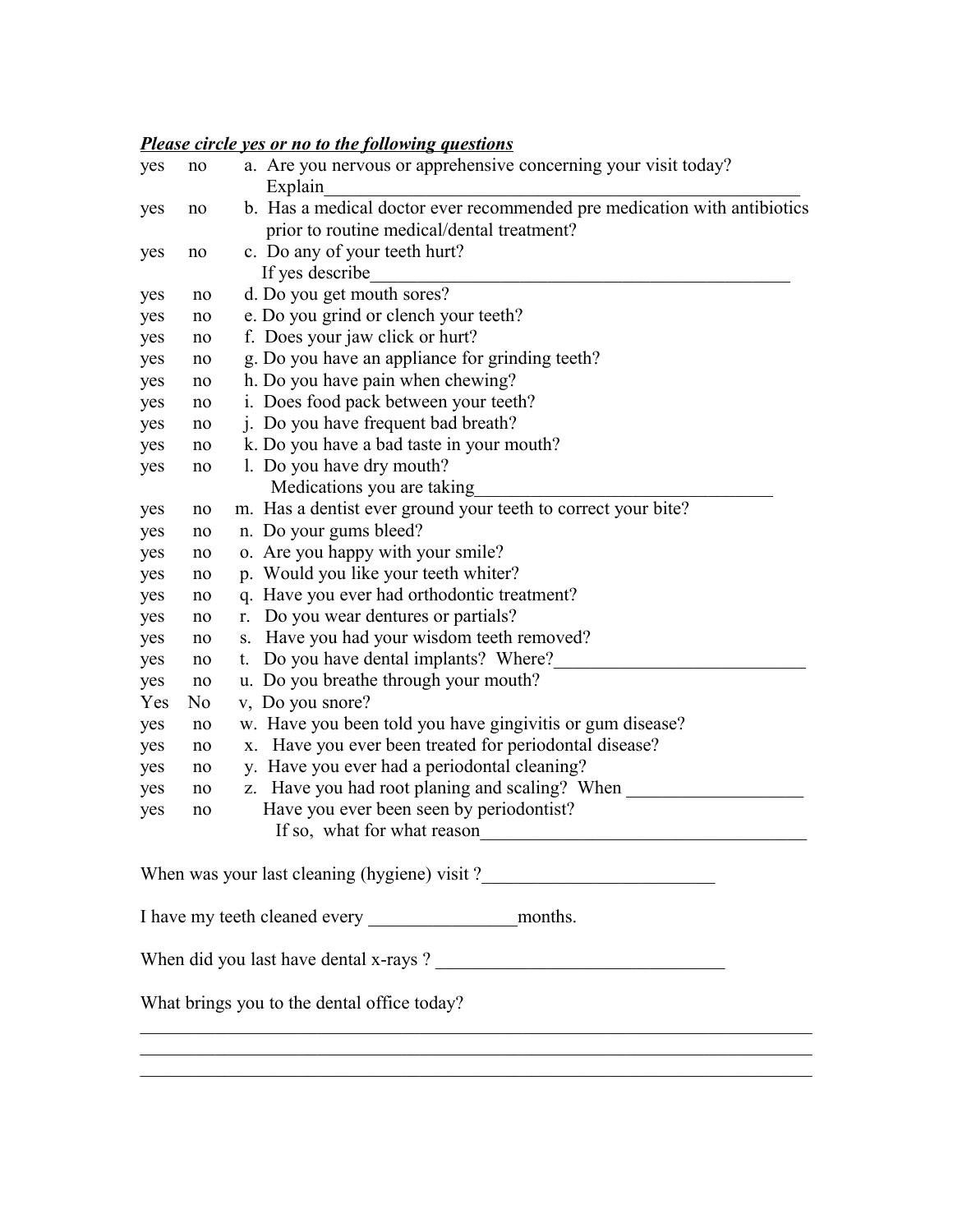Have you ever had a bad experience in a dental office? If so please describe\_\_\_\_\_\_\_\_\_\_\_\_\_\_\_\_\_\_\_\_\_\_\_\_\_\_\_\_\_\_\_\_\_\_\_\_\_\_\_\_\_\_\_\_\_\_\_\_\_\_\_\_\_\_\_\_\_\_\_\_\_\_\_\_\_

| <b>Check the following that apply I use</b> |              |                 |
|---------------------------------------------|--------------|-----------------|
| hand toothbrush                             | floss        | gum stimulators |
| Waterpik                                    | irrigator    | proxabrush      |
| tooth picks                                 | fluoride gel |                 |
| end tuft brush                              | mouth rinse  |                 |
| electric toothbrush brand                   |              |                 |
| other                                       |              |                 |

 $\mathcal{L}_\text{max}$  , and the contribution of the contribution of the contribution of the contribution of the contribution of the contribution of the contribution of the contribution of the contribution of the contribution of t

The information I have written on the **Patient Medical History** found on this page and on the three proceeding pages is true and complete to the best of my knowledge. I **will**  advise the dentist of any changes in my medical history should they occur. I consent to all dental procedures, medications and anesthetics deemed necessary to the diagnosis and treatment by Michael Kaye D.D.S and his associates for myself (or the patient named in medical history if you are the guardian). **I understand that I am encouraged to ask questions** regarding the diagnosis, treatment options, fees, sterilization and the detail involving all procedures before they are started. I further understand that it may be necessary to change the recommended treatment during the procedure due to unforeseen circumstances. In the event this occurs I understand that I will be informed either verbally or in writing of the changes and be given an opportunity to consent to such necessary changes.

| Signature of patient or guardian | date |  |
|----------------------------------|------|--|
|                                  |      |  |

*For future use I certify that there are no changes to my medical/dental history*

| Signature of patient or guardian | date |
|----------------------------------|------|
| Signature of patient or guardian | date |
| Signature of patient or guardian | date |
| Signature of patient or guardian | date |
| Signature of patient or guardian | date |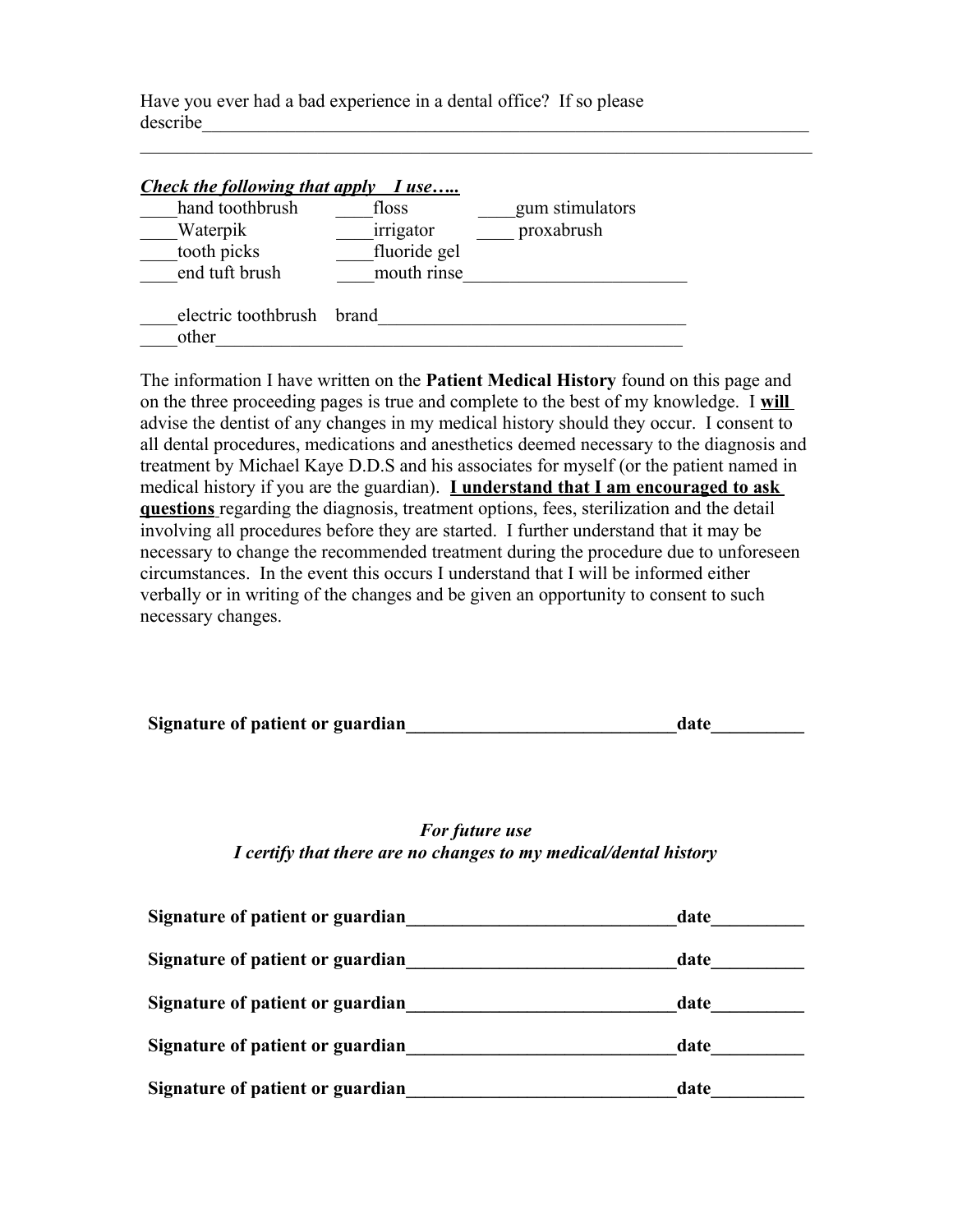# **NOTICE OF PRIVACY PRACTICES ACKNOWLEDGEMENT**

I understand that, under the Health Insurance Portability & Accountability Act of 1996 (HIPPA), I have certain rights to privacy regarding my protected health information. I understand that this information can and will be used to

 - Conduct, plan and direct my treatment and follow-up among multiple healthcare providers who may be involved in that treatment directly and indirectly.

- Obtain payment from third-party payers
- Conduct normal healthcare operations such as quality assessments and physician certifications.

 I acknowledge that I have received your *Notice of Privacy Practice*s containing a more complete description of the uses and disclosures of my health information. I understand that this organization has the right to change its *Notice of Privacy Practices* from time to time and that I may contact this organization at any time at the address above to obtain a copy of the *Notice of Privacy Practice.*

I understand that I may request, in writing, that the office restrict how my private information is used or disclosed to carry out treatment, payment or health care operations. I also understand that you are not required to agree to my requested restrictions, but if you do agree then are bound to abide by such restrictions*.*

| Patient                             |      |
|-------------------------------------|------|
| Name                                | date |
| Signature                           |      |
| Relationship to patient if guardian |      |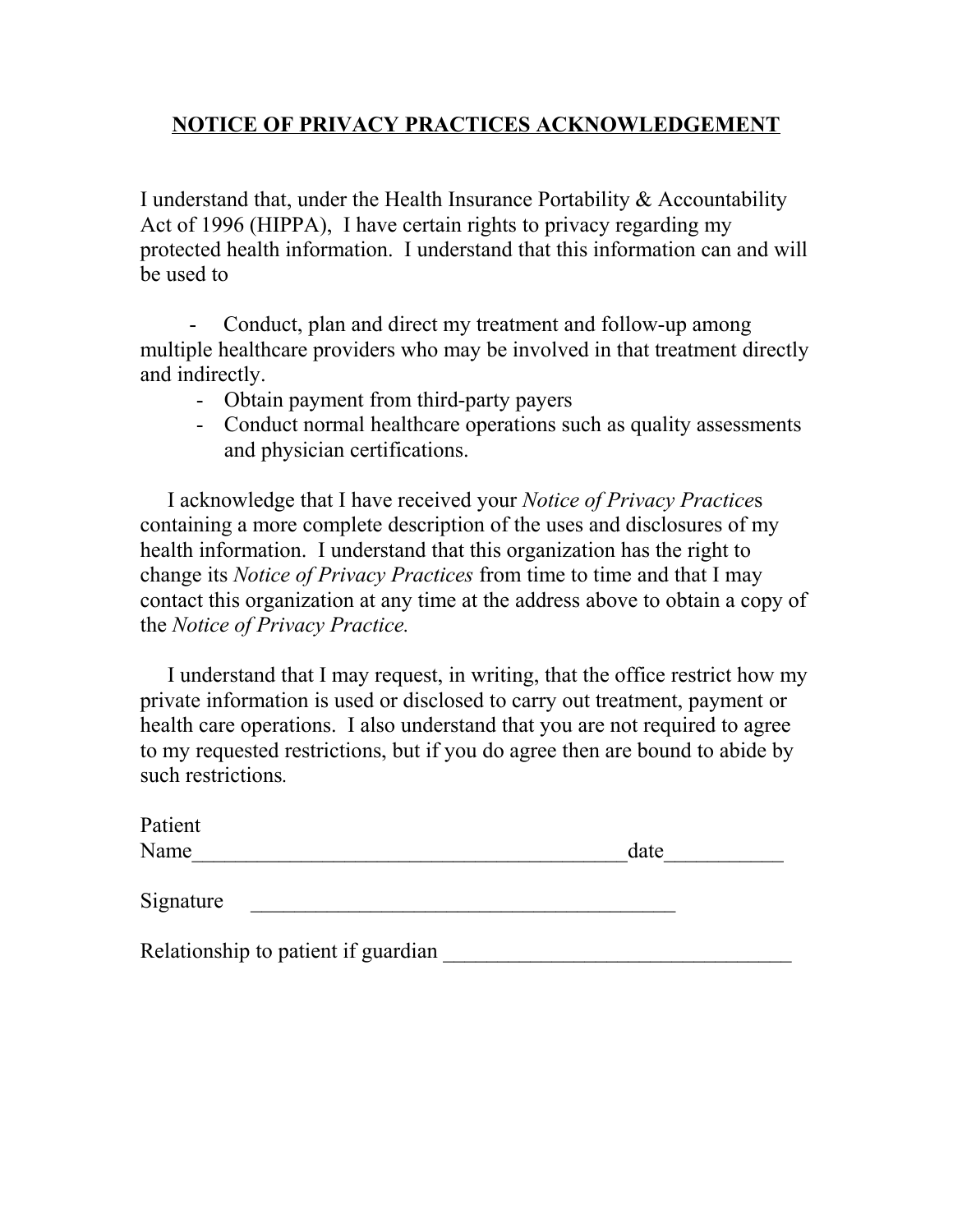# **RELEASE AND FINANCIAL RESPONSIBILITY**

I understand that I am *personally responsible* for *complete payment* of all services , treatment and products at the time service is rendered unless financial arrangements have been made in advance and have been presented to me in writing. I understand, where applicable, credit reports may be obtained to facilitate payment arrangements if desired.

I hereby authorize payment from my insurance company be paid directly to Dr. Kaye for dental services rendered. I understand I am financially responsible for any charges not covered by my dental insurance. I further understand that any co-payments or money paid toward the treatment is an *estimate only and actual amount owed will be determined at the time insurance payments are made.* 

In the event of default I agree to pay interest, legal fees and collection costs and any attorney fees incurred as a result of non payment. I understand that if the entire balance of my account is not paid within 30 days of notification, finance charges will be assessed and my account will be in default. I understand that it is my responsibility to immediately update my records at this office in the event of any changes in address, phone number and insurance coverage. I will be held responsible for any repercussions as a result of my failure to report such changes.

## **I understand there is a standard fee of \$25 per half hour for any appointments canceled within 48 hours of any scheduled appointment. In the event of emergency the 48 hour cancellation fee may be waived at the discretion of the office staff.**

I hereby authorize Dr. Michael Kaye to release any information acquired in the course of my examination or treatment to my insurance carrier and/or other dental and medical professionals. Upon signing this document I am saying that I have read the above paragraph in its entirety.

\_\_\_\_\_\_\_\_\_\_\_\_\_\_\_\_\_\_\_\_\_\_\_\_\_\_\_\_\_\_\_\_\_\_\_\_\_\_\_\_\_\_\_\_\_\_\_\_Date\_\_\_\_\_\_\_\_

Signature of Patient ( Parent or Guardian if a minor)

 $\mathcal{L}_\text{max}$  and the contract of the contract of the contract of the contract of the contract of the contract of the contract of the contract of the contract of the contract of the contract of the contract of the contrac

Staff Signature as witness